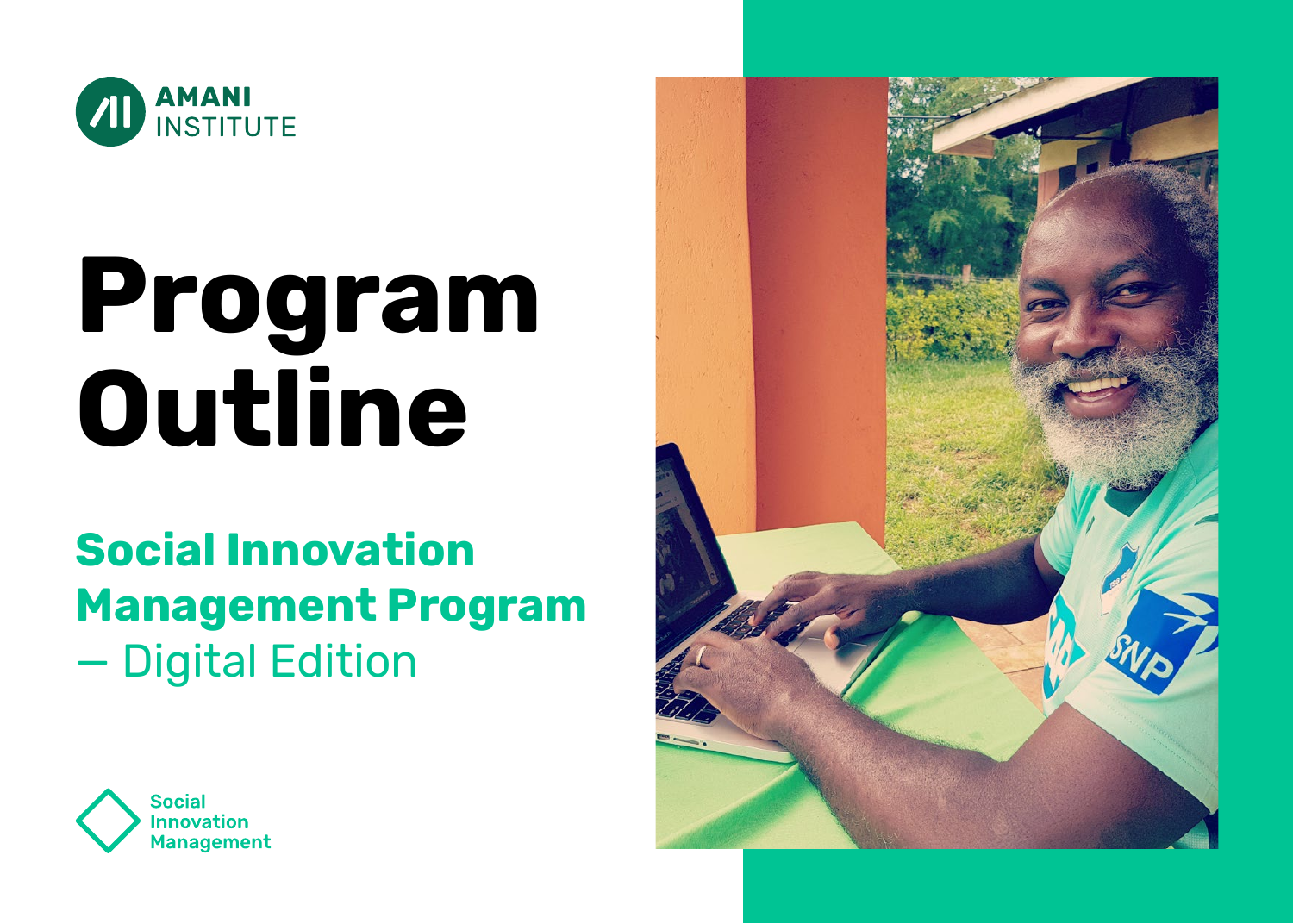# 88 E

## **Introduction**

This documents lays out how each element of the Post-Graduate Certificate in Social Innovation Management program will work.

If you apply and get accepted into the program, you will receive an additional document with more details on the weekly structure of the program, the faculty, guest speakers, Amani network, course descriptions and learning objectives, logistics of the program, and more.

If you have any questions about the above topics, feel free to bring them up in your interview process once you have applied and been shortlisted for the next round. We encourage you to apply!



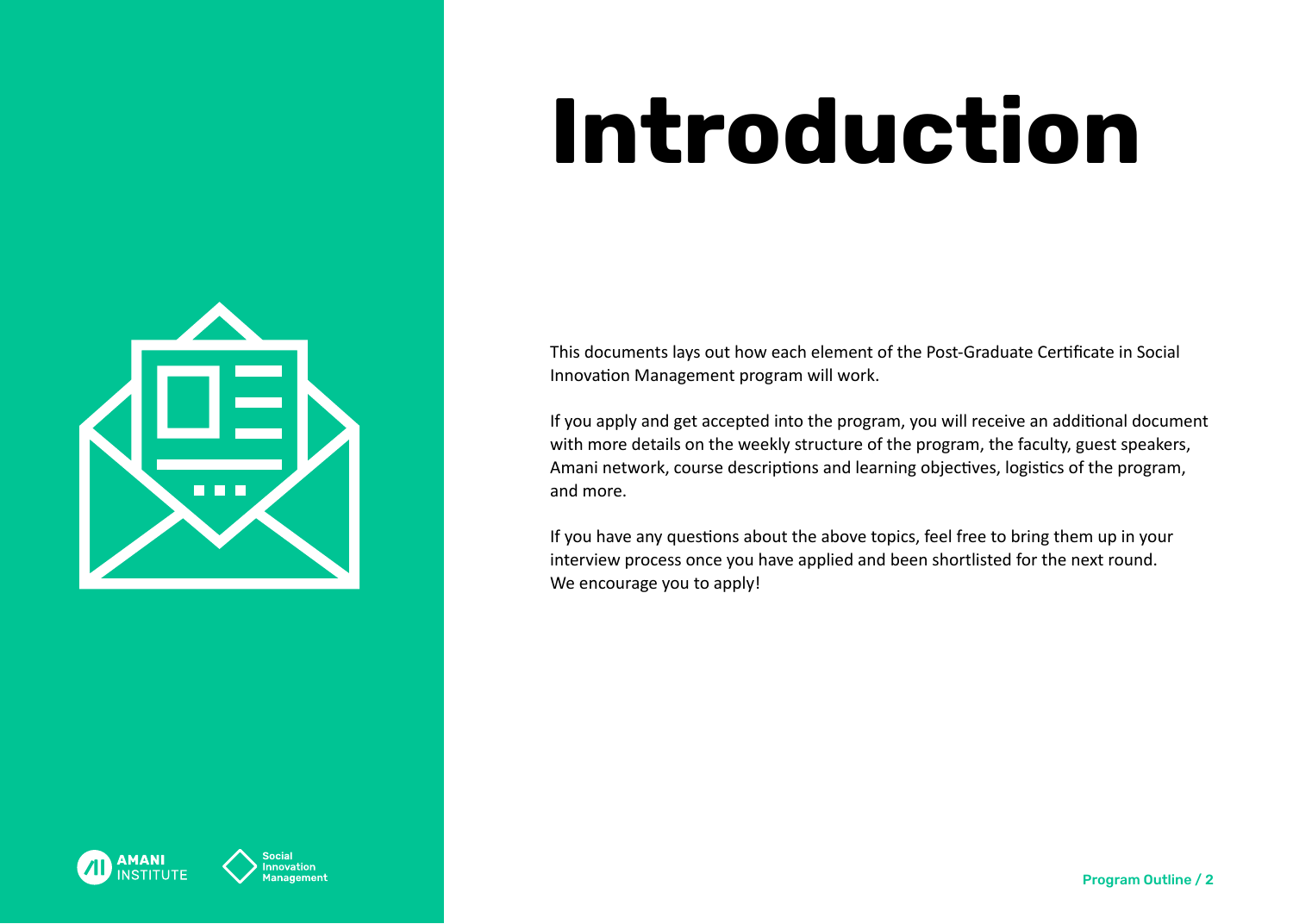## Program **Overview**

The Post-Graduate Certificate in Social Innovation Management contains about 130-140 hours of content geared towards improving your skills to be a social innovator. That is not all; you will also spend around 60 hours working on your own social innovation – a solution you develop to address a challenge in society that you care about. Finally, you will either do an apprenticeship or keep developing your own venture or continue with your current job. There will also be a range of other activities to participate in.

As you can see, this program is very intense. It will definitely change the way you see and approach the world.

### ELEMENT 1: **Professional Skill-Building Courses**

Professional skills course every week to build your Leadership, Problem Solving, Communication, Management and Entrepreneurial skills with global expert practitioners and guest speakers. These courses include a set of 4 "core" courses that span the full 5 months and contain the main projects you complete in the program, as well as 6 specialized "deepdive" courses that will start and end within a 2-week period in that month. You can get a sense of the courses and the instructors on the website.

## ELEMENT 2: **Real-World Practice**

If you are not working full time or running your own social venture, you will do an apprenticeship or consulting project. This will help you learn about the social sector works, what it truly takes to create change, and to put into practice all the skills you are learning from the other elements of the program. Please refer to the website for more details on the options for the apprenticeship.

## ELEMENT 3: **Special Activities**

In addition to all of the above, you will also participate in a range of activities designed to stretch your comfort zone and see things from other perspectives. This includes peer dialogues, peer-led skill sharing, guest speakers, special events, and other fun assignments. Besides all this, you can complement the curriculum with many optional activities both through and outside of Amani Institute.



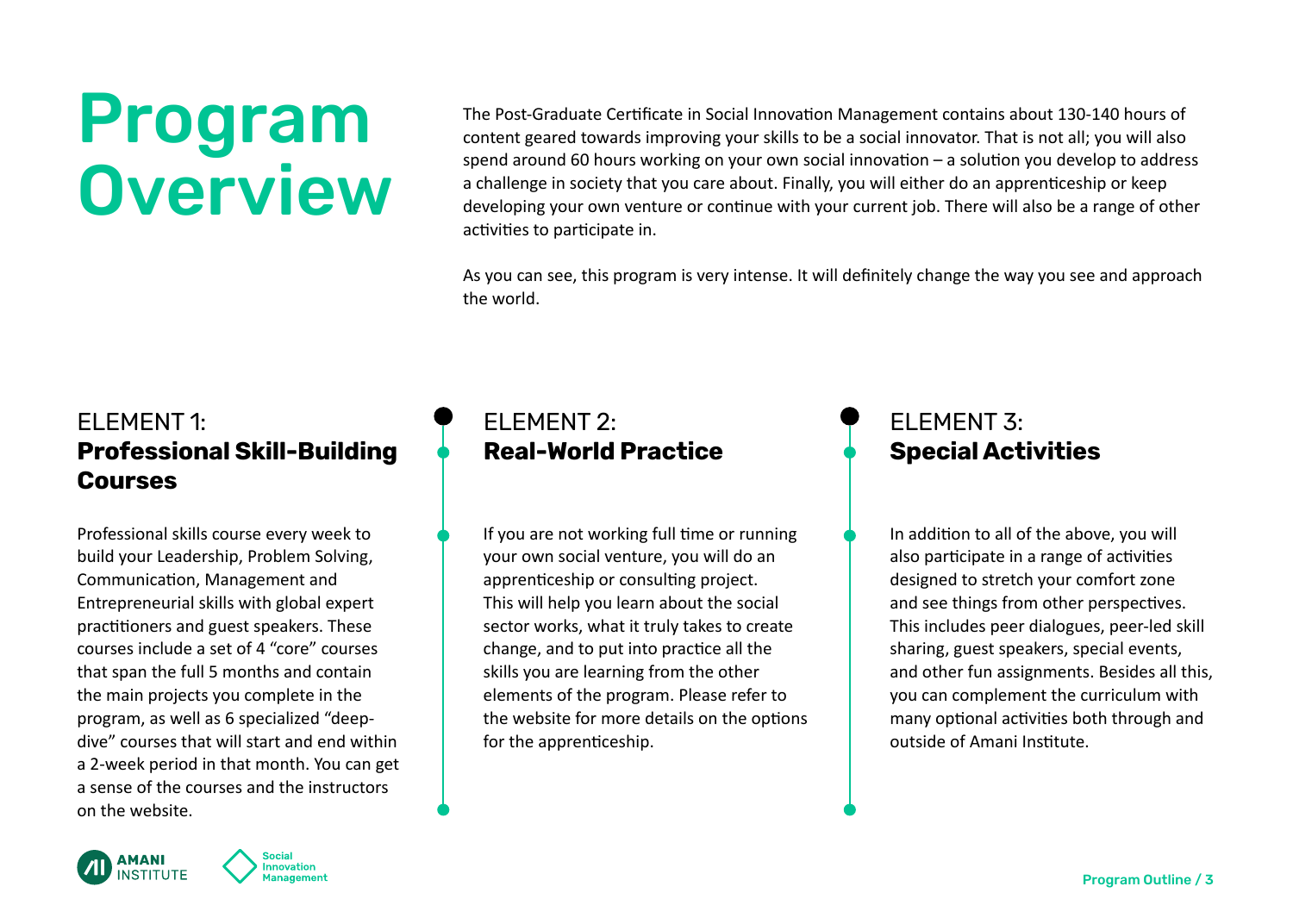Let's see how these elements play out each month. Here is an illustrative example of how the experience can unfold. (Note: this is not an exact calendar but rather one for illustration purposes. A final calendar will be shared with you two weeks before the start of the program).

#### **Month 1**

**Core Course – Practicing Social Innovation**: During the first month, you will discover or reaffirm the social challenge or opportunity that you personally care a lot about and want to find a solution for.

**Core Course – Building Intrapreneurship Skills**: This helps you understand the role of the "intrapreneur" in making change inside an organization and some essential skills in helping you do so.

**Core Course – The Inner Journey of the Changemaker**: This curriculum is in 3 parts. During the first month, we will take a close look at some of the building blocks of any person's inner journey.

**Deep-Dive Course 1**: The **Bio-Empathy Course** helps you understand how nature is the ultimate innovator and how we can learn from nature as we make solutions for social impact. You will never look at the nature around you in the same way again!

**Real-World Practice**: You will decide whether your practice arena is in your own current job OR a new start-up you are launching OR an apprenticeship/consulting project source for you in partnership with us. Regardless of your decision, this phase is normally about learning and adapting to your host organization's working style. We will also set up structures for you to reflect on what you are learning in the organization and how that affects your views of social change in practice.

**Special Activities**: These could include a 1-1 discussion to set you up to make the most of the program given your professional goals as well as other get-to-know activities within the class.

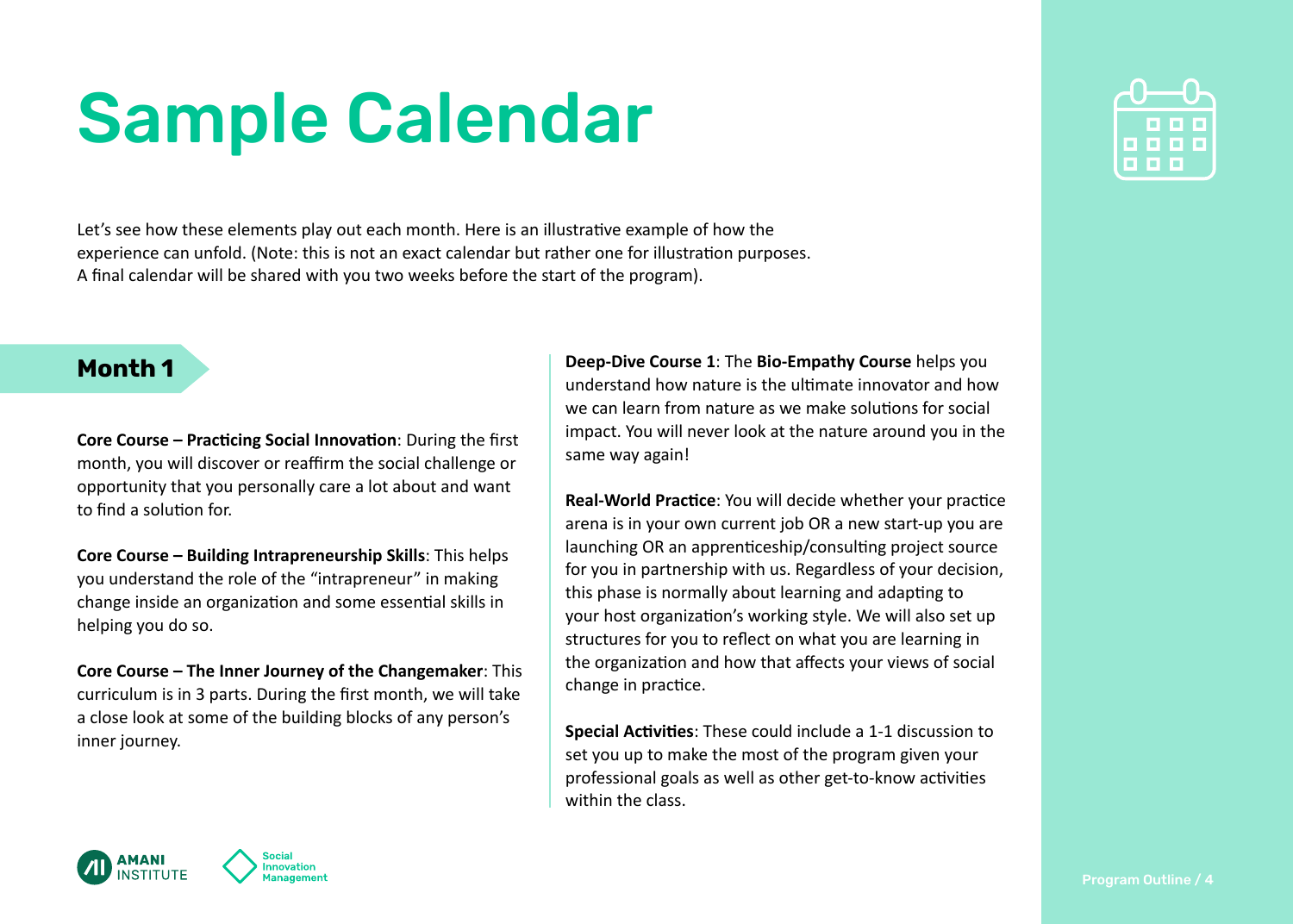#### **Month 2**

**Core Course – Practicing Social Innovation**: You will now start understanding the underlying problem and find out more about the challenge, using a diverse range of sources and types of information. You will need to interview people, go to the field, plan site visits and do research!

**Core Course – Managing your Impact Career**: This is a deeper dive into how exactly you want to set up your career going forward: we will look at how the world of work is changing, and what sectors within the social change industry will be of interest to you.

**Core Course – The Inner Journey of the Changemaker**: During the second month, we will focus on helping you answer the question "Why do I want to create change?" examining things like your mental models, vision for the world, purpose, and more.

**Deep-Dive Course 2 – Measuring Social Impact**: This course will help you to understand what it means exactly to "have social impact", how to know if you've succeeded and with what tools, frameworks, and metrics you can gauge the progress a social impact program or initiative has made.

**Deep-Dive Course 3 – Storytelling as a Leadership Skill**: This course will help you understand the age-old art of storytelling and learn concrete ways to deploy it in your daily work as a changemaker.

**Real-World Practice**: For those in an apprenticeship or consulting project, you will start getting acquainted with your tasks and your responsibility. We will check with you and with your host organization towards the end of the month to see how things are going and what can be improved.

**Special Activities**: These could include a panel of Amani alumni sharing how the program has benefited their careers, fun social activities, and a guest speaker or two.



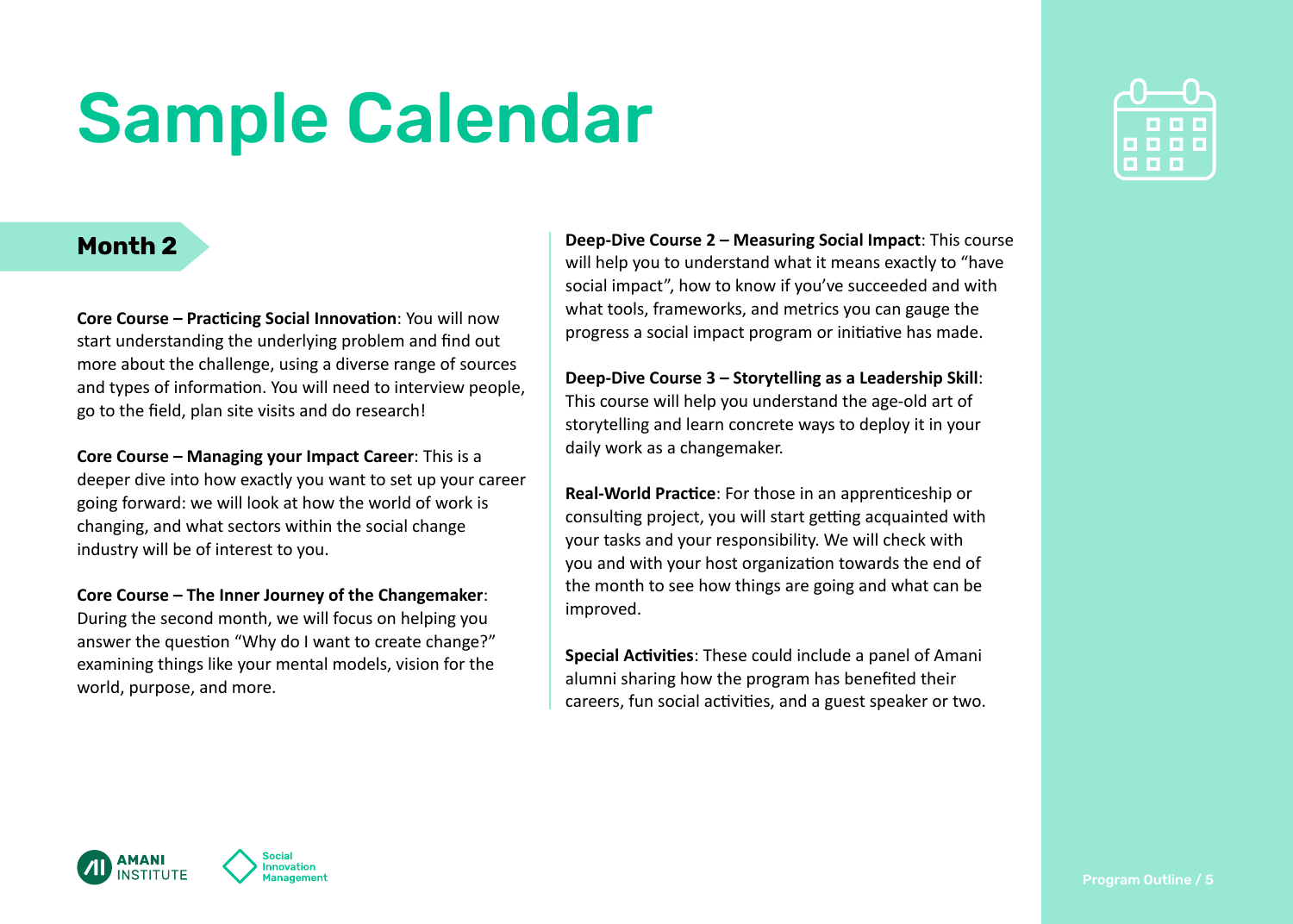#### **Month 3**

**Core Course – Practicing Social Innovation**: Once you have understood the challenge, we will help you find new questions about it that nobody else is asking. You will also learn from other fields or sectors about things you can adopt for your own challenge. Then you will begin moving towards developing your idea or solution. All this will happen through the guidance of the Amani Team and your peers in a very hands-on, dynamic and experiential way.

#### **Core Course – The Inner Journey of the Changemaker**:

We will now move into the second part of the course, which is around how you can be a better changemaker (within), exploring ideas such as building courage, dealing with uncertainty, and managing your well-being.

**Core Course – Building Intrapreneurship Skills**: You start to understand core skills for making change inside an organization and narrow in on which "intrapreneurship project" you will undertake.

movation

**Core Course – Managing your Impact Career**: This is a deeper dive into how exactly you want to set up your career going forward: we will wrestle with questions of how your past can support your future career interests and what role money will play in your life as a changemaker.

**Deep-Dive Course 4**: **Leading Purpose-Driven Teams** deals with how to lead others towards a vision for change.

**Real-World Practice**: By this time, you are starting to see how the tools you've learnt in the skill-building courses are applicable to the work of the organization and how you might implement your intrapreneurship project.

**Special Activities**: These could include more peer dialogues and peer coaching, as well as skill-sharing activities amongst the Fellows to benefit from each others' expertise as well.



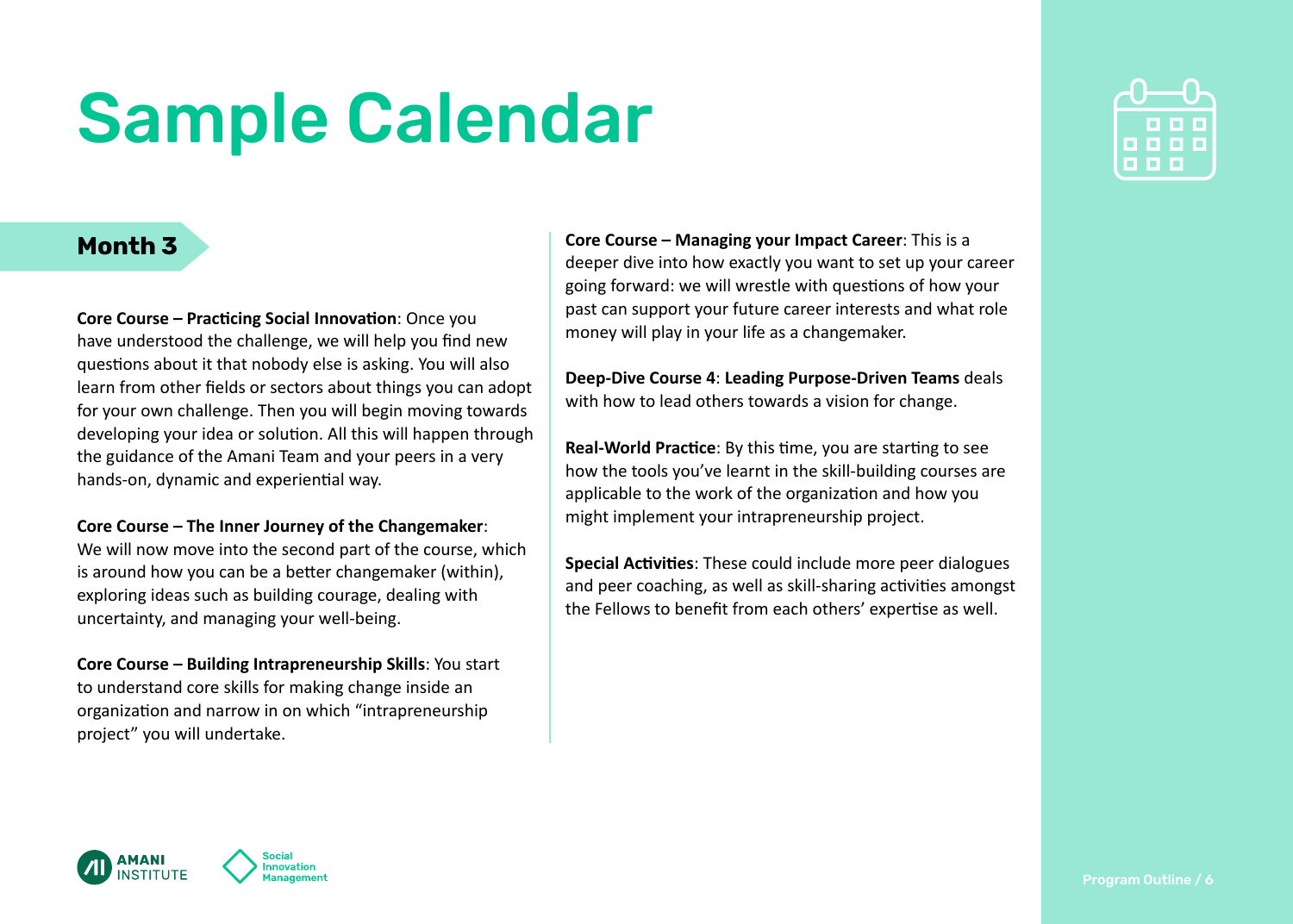#### **Month 4**

AMANI

**ISTITLITE** 

**Core Course – Practicing Social Innovation**: You will continue defining possible solutions to your challenge and testing them in real life while sharing your idea with others to get a variety of insights and reactions. You won't need to fully implement the solution but you will need to test its feasibility and adapt it for greater social impact.

**Core Course – The Inner Journey of the Changemaker**: We continue to focus on how you can be a better changemaker (within), exploring ideas such as building better habits and managing your energy.

**Deep-Dive Course 5 – Value Innovation**: In this course, we will study proven analytical tools and frameworks for successfully creating and delivering differentiated value that renders rivals obsolete and unleashes new demand and/or social benefit.

nnovation

**Deep-Dive Course 6**: **Fundraising Skills** gives you the tools and skills needed to be a magnet for bringing resources into your organization – this is a key skill for being an effective changemaker.

**Real-World Practice**: You continue to make progress with your deliverables for the organization and begin to apply your new skills into an "Intrapreneurship Challenge" which will allow you to leave behind a tangible legacy from your apprenticeship.

**Special Activities**: These could include more guest speakers, "surprise" webinars, and more. Many of you will also be starting to plan for future job searches and will avail of extra coaching sessions offered by Amani Institute staff.

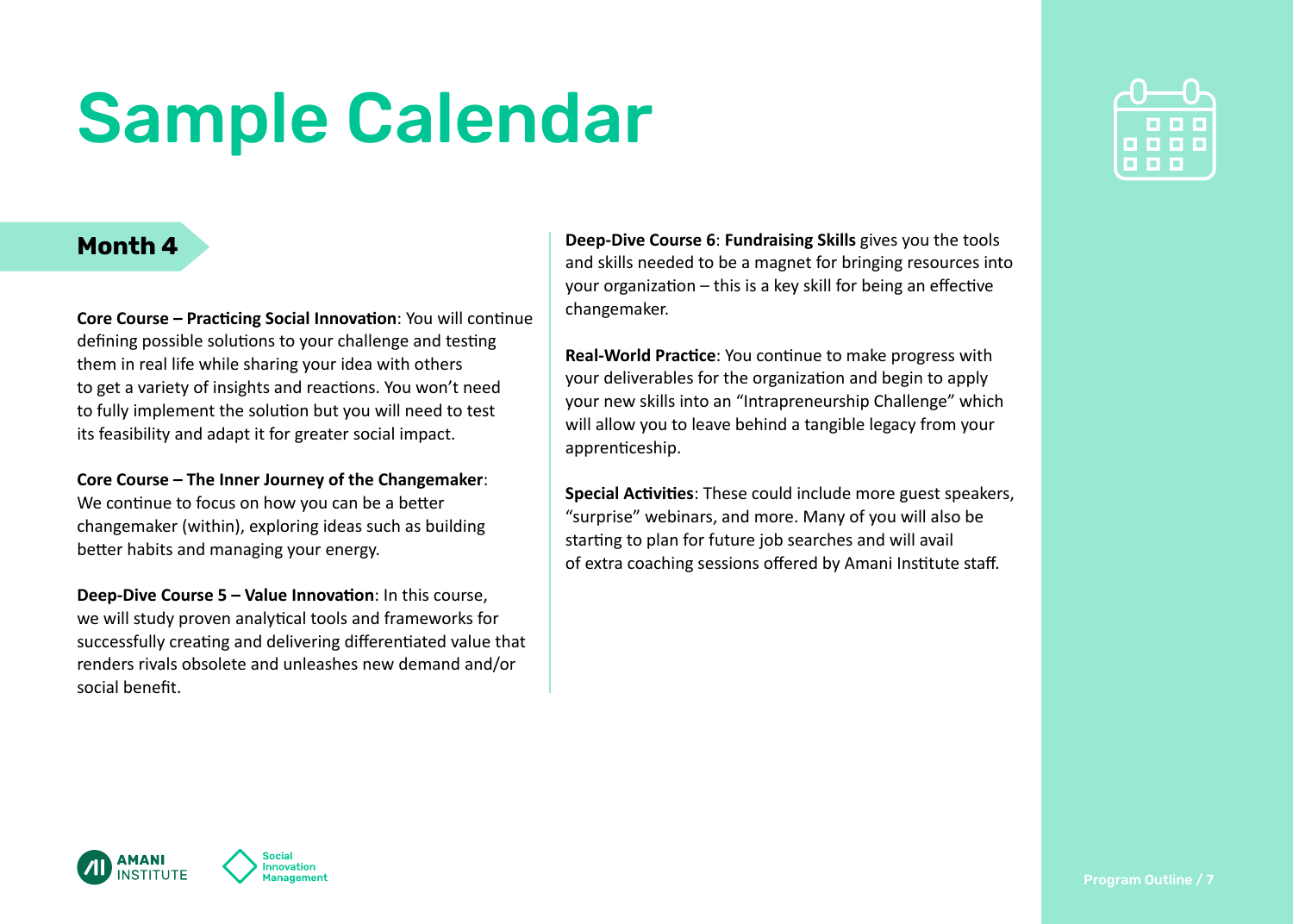#### **Month 5**

**Core Course – Practicing Social Innovation**: Finally we will analyze how your idea will impact its intended end users and the world at large. You will then get ready for your Final Presentation, where each of you will share with the Amani community the process you've gone through and your innovative solution. We will then celebrate you and your success so far!

**Core Course – Managing your Impact Career**: At the course's end, we will explore how you will enhance your networks and define your online presence to make an impact in the world, which you will share with your peers and the Amani community.

**Core Course – Building Intrapreneurship Skills**: You will finalize your intrapreneurship challenge and present it to your peers.

**Core Course – The Inner Journey of the Changemaker**: We now move into the final part of the course, which is around how you can be a better changemaker (towards others), exploring topics such as having courageous conversations, managing emotions, building a support network, and more.

**Real-World Practice**: The last month is when you complete your tasks and, in some cases, even continue collaborating with the organization after the period of the apprenticeship is over. In the past, many Fellows have received offers to continue their apprenticeship as a paid consultant or even as a full-time staff. For those of you working on your startup, this is where you get ready to launch it. And those of you continuing with your jobs, you will move ahead with renewed confidence and vigor.

**Special Activities**: This month focuses on coaching sessions to prepare all your presentations, as well as many curated opportunities for reflection on the program and how it will impact your path forward. You will also get to know the Amani Fellow community and how you can harness this global network as you move forward in your career.